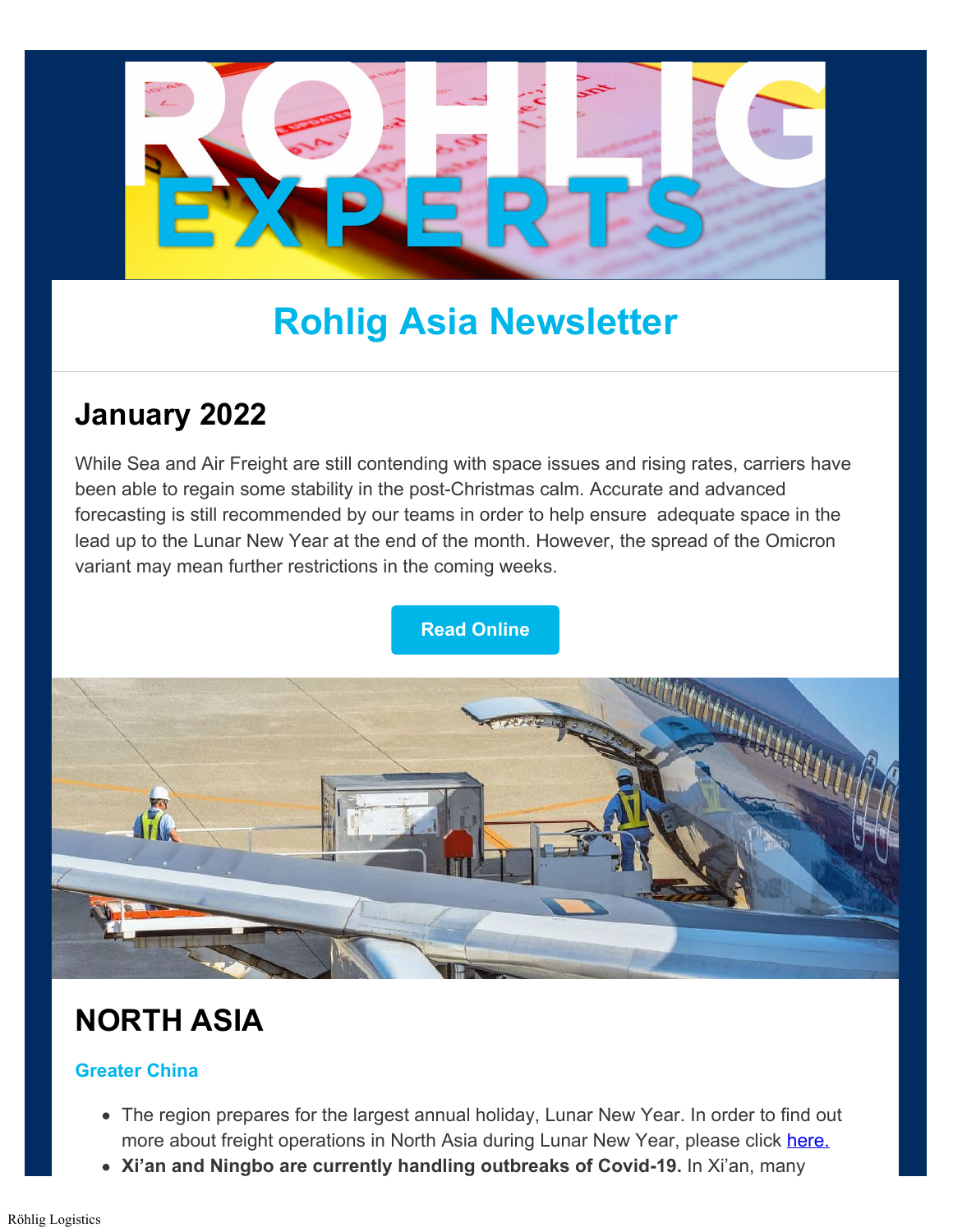services are waylaid by lockdowns and enhanced restrictions. In Ningbo, an outbreak in Beilun District is affecting nearby Ningbo ports. Drivers are asked to submit proof of negative Covid-19 testing as well as recent travel history in order to apply for access to the port area. There may be delays in the pick-up and drop-off of containers in this area.

- Elsewhere in China, **resources remain critical across all Sea Freight trade lanes.** We encourage customers to provide a precise and timely forecast in order to better ensure space allocation.
- For **Sea Freight ex Hong Kong, Main North Europe/Middle East/North and South America and even North East Asia trades are becoming fraught.** A large number of blank sailings are expected before the end of the month. Precise forecasts are strongly recommended to avoid postponement.
- For **Taiwan Sea Freight, a large number of blank sailings proliferated across USA trade this month,** and equipment shortages still pose an issue.
- Changing pandemic policy has posed challenges to the Hong Kong Air Freight industry, including **flight cancellations to the EU/US and skyrocketing rates.** This is expected to last until at least the Lunar New Year.
- Sea congestion and the approaching Lunar New Year holiday has led to **record-breaking costs and space shortages for Air Freight in Taiwan.**
- **Rail services remain available in China** with an average transit time of 26-30 days Westbound and 20-24 days Eastbound, a small improvement compared to Q4, 2021. Peak season is of course expected around Lunar New Year, and we therefore encourage customers to submit forecasts early for advance space reservation.

### **South Korea**

- Sea Freight is still suffering from space shortages, particularly to the US
- Air Freight space is still insufficient following flight cancellations in the face of Omicron.

### **SOUTH EAST ASIA**

#### **Malaysia**

- Sea Freight space remains critical to **Europe, USA and Oceania.** The recent flash flood at Port Klang has resulted in congestion at the port.
- Air Freight rates are holding due to the post-Christmas drop in volume, but are set to peak again shortly before Lunar New Year.

**Thailand**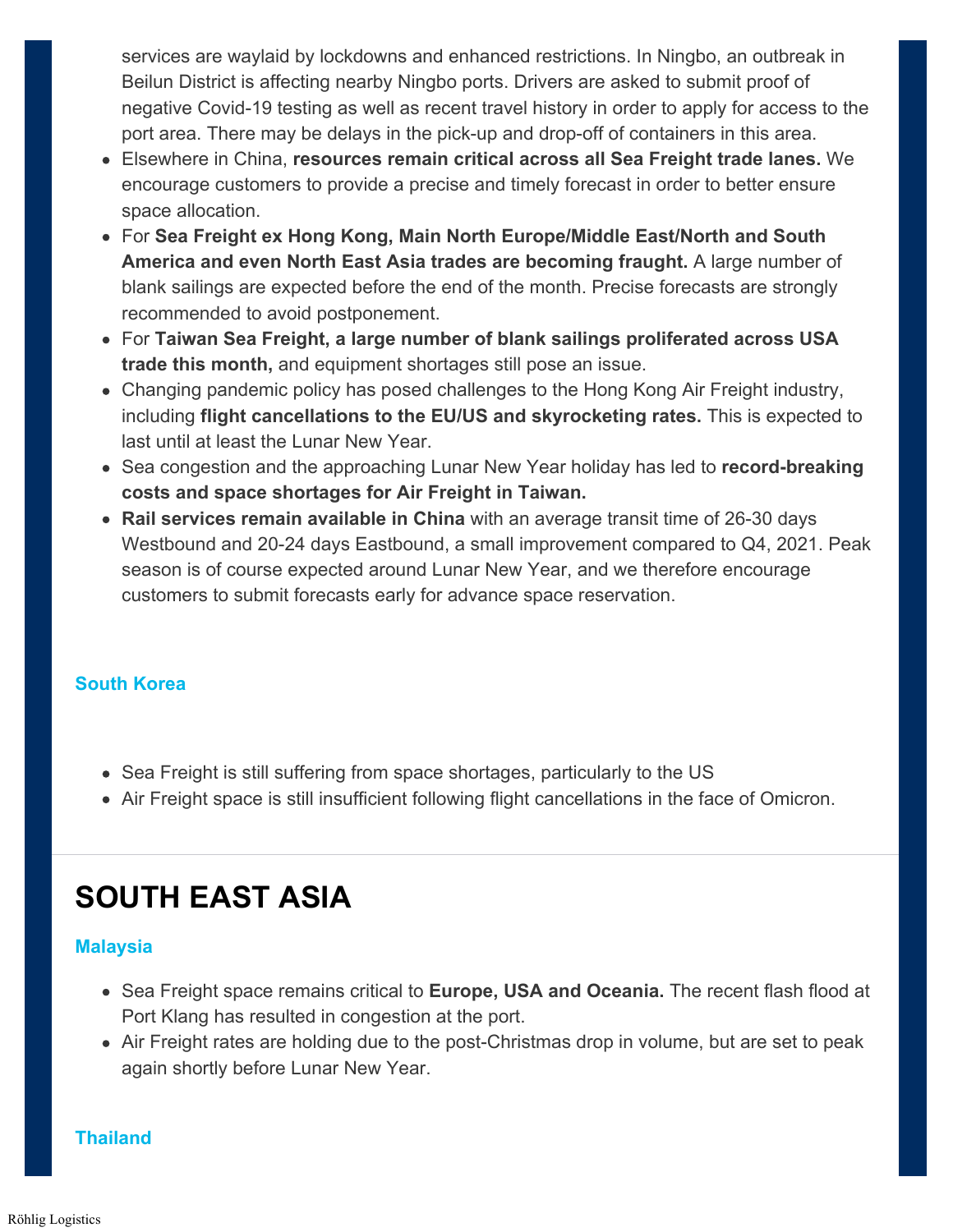Air Freight rates currently need to be checked per shipment per day. Some airlines offer **booking 10 days in advance with penalty fees for adjustment/cancellation/postponement within 72 hrs of departure.** Other airlines such require a **BSSA contact to be signed with cancellation fees as terms and conditions.**

#### **Vietnam**

- The Lunar New Year holiday in Vietnam lasts from Jan 29 to Feb 6.
- **Sea Freight is battling serious equipment shortages and blank sailings,** with carriers almost all fully booked across all trade lanes this month.
- Air Freight remains extremely expensive, with **backlogs spreading across South East Asia.** Expect space to also be snapped up at Hanoi International Airport (HAN) from shortly before the Lunar New Year.

### **INDIA**

- With shipping lines making bumper profits (USD 80+ Billion as per press reports) by reducing capacity, we expect the same to continue in 2022. Röhlig India has signed **long term commitments** with key shipping lines to help ensure that customers are not impacted by market fluctuations in 2022.
- Key ports across our global network remain stressed due to infrastructure bottlenecks, which has further impacted the calls by shipping lines to/from India (estimates are that **10- 20% of global capacity will be absorbed due to increased waiting times**).
- Loading delays have been observed in Nhava Sheva, Mundra.
- Equipment shortages are expected to continue for the foreseeable future across many locations. We have substituted equipment, where traditional 40' commodities are being converted to 20' and vice versa.
- The surge in the Covid-19 cases has led to the government to introduce **restrictions on flights into/out of India** which is posing a challenge for space.

#### **Rate this newsletter**